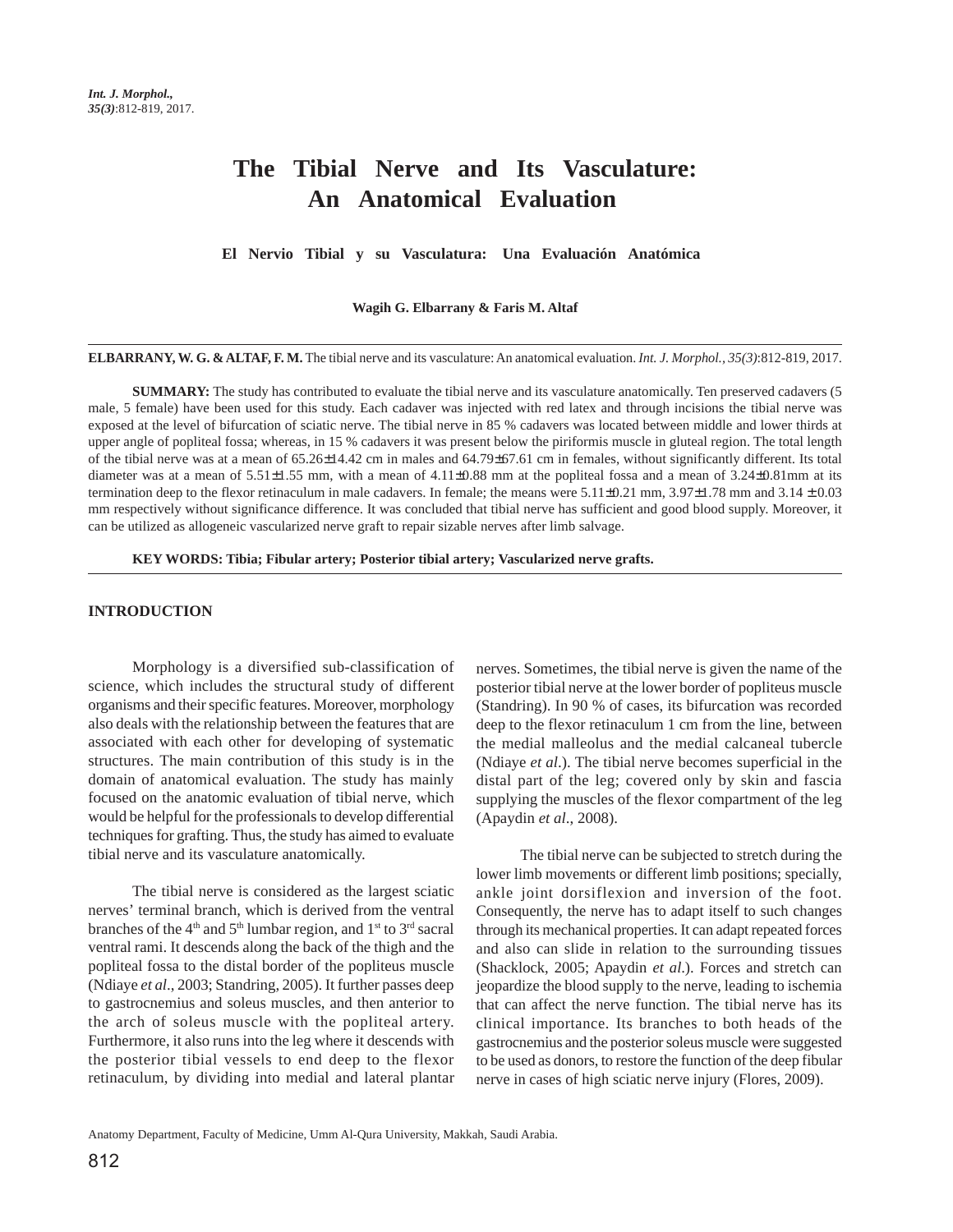The anatomy of the tibial nerve is important for successful clinical management. It was reported that, percutaneous tibial nerve stimulation can improve the sexual function of females with the overactive urinary bladder. Transcutaneous stimulation of the posterior tibial nerve (tibial nerve name distal to the lower border of popliteus muscle) was also reported to improve the conditions of overactive bladder in children (Patidar *et al*. 2015), including the refractory cases (Boudaoud *et al*., 2015). The endoneurial microenvironment and the internal milieu include the endoneurial blood flow that represents a cornerstone of nerve function and the regenerative power after injury (Yasuda & Dyck, 1987). The peripheral nerves receive blood supply from regional arteries. Thus, affection of the feeding blood vessels is of great importance in different kinds of neuropathies (Bradley *et al*., 2000; Kogawa *et al*., 2000). It was also reported that vascularized nerve grafts have better regenerative power and shorter time for recovery (Schupeck *et al*., 1989). The size, length, and the group of muscles supplied by the peripheral nerve together with its vascularity can affect choosing the suitable nerve for vascularized nerve grafts. Therefore, the aim of the study was to examine some morphometric measures of the tibial nerve together with its detailed arterial supply; thus, helping its clinical applications and its possible use as a vascularized nerve graft.

## **MATERIAL AND METHOD**

Twenty lower limbs from 10 preserved plastinated cadavers (5 males and 5 females) have been used for this study. The research has followed the regulations of the ethical committee of the Faculty of Medicine, Umm Al-Qura University that is following the international ethical rules of the researches on the human cadavers.

The external iliac artery of each cadaver was injected with red latex to visualize the arterial tree of the lower limbs. A longitudinal incision has been done on the posterior surface of each limb to dissect the tibial nerve from its origin till its termination. The back of the thigh, the popliteal fossa, and the back of lower leg has been dissected. The skin and subcutaneous tissue were removed. The tibial nerve was exposed at the level of bifurcation of the sciatic nerve and at its terminal division deep to the flexor retinaculum, between the medial malleolus and medial process of calcaneal tuberosity.

**Quantitative and qualitative measurements.** The following measurements have been done in each dissected nerve (the male and female cadavers):

a) The distance from tibial nerve origin (at the end of the sciatic nerve) to its terminal division deep to the flexor retinaculum. The length of tibial nerve was measured by a standard metric tape.

b) The diameter and thicknesses of tibial nerve in a site of the bifurcation, at popliteal fossa, and at the site of terminal division has been determined. The diameter and thicknesses of tibial nerve in the three positions were measured by Vernier Swiss digital caliper with (0.05) accuracy.

c) The number of the vascular pedicles to the tibial nerve and the source of each were also identified.

**Statistical analysis.** The mean and standard deviations of all the measurements have been performed. Finding of measurements have been statistically calculated using the ttest with the significant value of  $p \le 0.05$  and the results, tables, and histograms have been developed.

#### **RESULTS**

**The morphometric measurements.** The tibial nerve in 17 dissected cadavers (85 %) originated in the thigh between the middle and lower thirds at the upper angle of the popliteal fossa (Fig. 1A). It emerged below the piriformis muscle in the gluteal region in three dissected cadavers (15 %) (Fig. 1C).

The total length of the tibial nerve its origin (bifurcation of the sciatic nerve) (Fig. 1) till the its termination deep to the flexor retinaculum (Fig. 2) was at a mean of  $65.26 \pm 14.42$  cm (ranged from 55.1 to 72.01 cm) in males and 64.79±67.61 cm (ranged from 55.7 to 70.04 cm) in females, the two are not significantly different ( $p < 0.9822$ ). The total diameter of the tibial nerve in male cadavers was at a mean of 5.51±1.55 mm (ranged from 5.40 to 5.55) at its origin, at a mean of 4.11 ±0.88 mm (ranged from 4.01 to 4.2 mm) at the popliteal fossa and at a mean of  $3.24 \pm 0.81$  mm (ranged from  $3.1 - 3.34$  mm) at its termination deep to the flexor retinaculum. The total diameter of the tibial nerve in female cadavers was at a mean of  $5.11 \pm 0.21$  mm (ranged from 4.90 to 5.23) at its origin, at a mean of  $3.97 \pm 1.78$  mm (ranged from 3.43 to 4.10 mm) at the popliteal fossa and at a mean of  $3.14 \pm 0.03$  mm (ranged from 2.98 – 2.32 mm) at its termination deep to the flexor retinaculum. There were no significant differences between measurements in the males and females ( $p < 0.4388$ ,  $p < 0.827$ ) and  $p < 0.336$  respectively), as shown in Table II.

There was no significant difference between the total diameter in the right and the left sides both in males and females ( $p < 0.9648$  and  $p < 0.3232$  respectively). Also there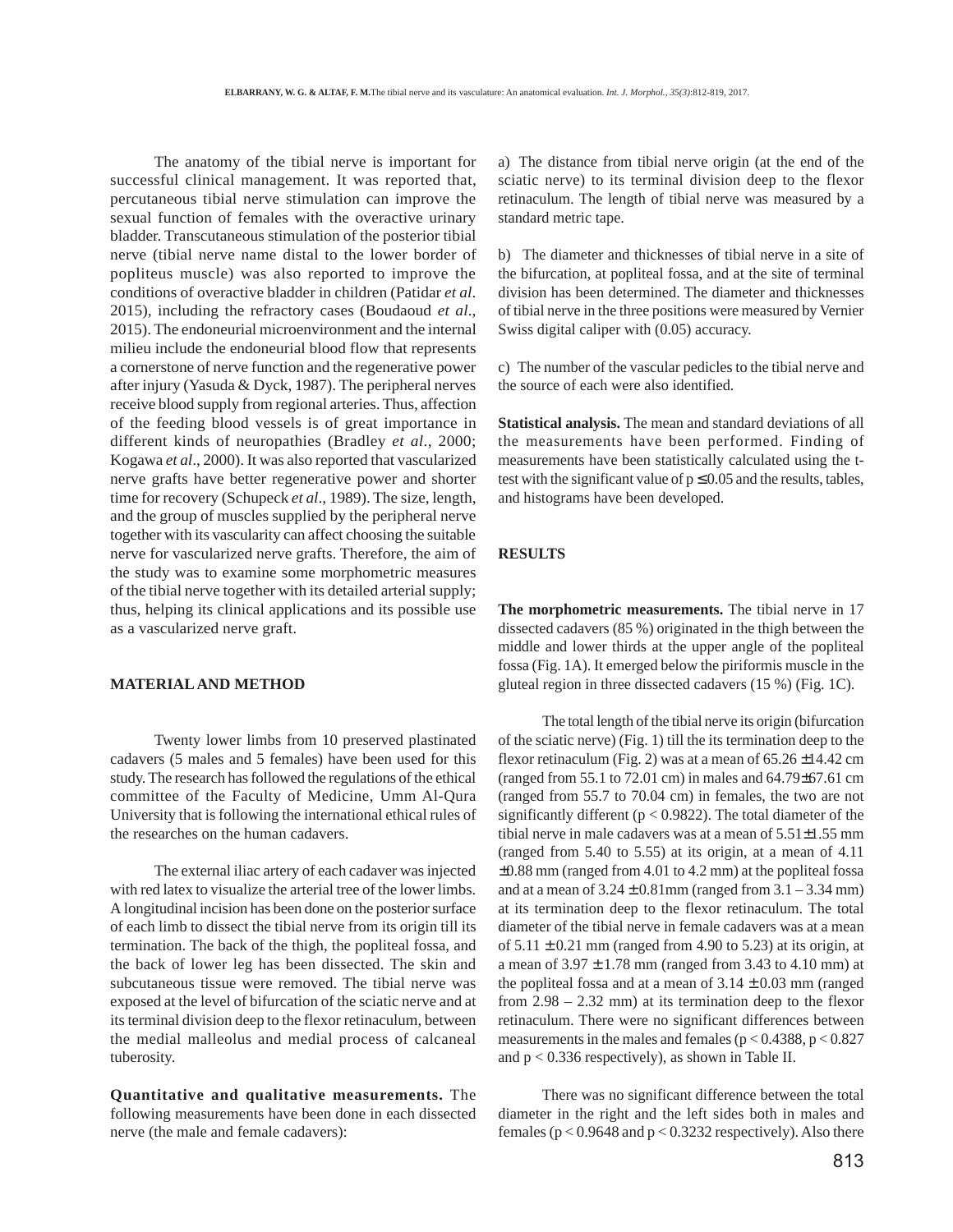



Fig. 1. Sciatic nerve and tibial never A: It shows the bifurcation (arrow head) of the sciatic nerve (Sc) at the middle of the thigh into common fibular nerve (CFN) and the tibial nerve (TN). B shows the tibial nerve from its origin (arrow head) to the popliteal region (arrow). C shows high bifurcation of the sciatic nerve.

Table I. Diameter of the tibial nerve at different sites in mm (mean and standard deviation) in the male and female cadavers.

| The site           | Males           | Females         | P value    | significance |
|--------------------|-----------------|-----------------|------------|--------------|
| 1. Origin          | $5.51 \pm 1.55$ | $5.11 \pm 0.21$ | p < 0.4388 | not          |
| 2. Popliteal fossa | $4.11 \pm 0.88$ | $3.97 \pm 1.78$ | p < 0.827  | not          |
| 3. Termination     | $3.24 \pm 0.81$ | $3.14 \pm 0.03$ | p < 0.336  | not          |

Table II. Diameter of the tibial nerve at different sites in mm between the right and left tibial nerves (mean and standard deviation).

| The site           | Males           |                 | Female <sub>s</sub> |                 |
|--------------------|-----------------|-----------------|---------------------|-----------------|
|                    | Right limb      | Left limb       | Right limb          | Left limb       |
| 1. Origin          | $5.77 \pm 1.23$ | $5.34 \pm 1.78$ | $5.33 \pm 0.43$     | $5.23 \pm 0.11$ |
| 2. Popliteal fossa | $4.56 \pm 0.64$ | $4.88 \pm 0.46$ | $3.86 \pm 1.89$     | $4.01 \pm 1.11$ |
| 3. Termination     | $3.84 \pm 0.32$ | $3.24 \pm 0.11$ | $3.22 \pm 0.09$     | $3.56 \pm 0.11$ |

P<0.9999 insignificant changes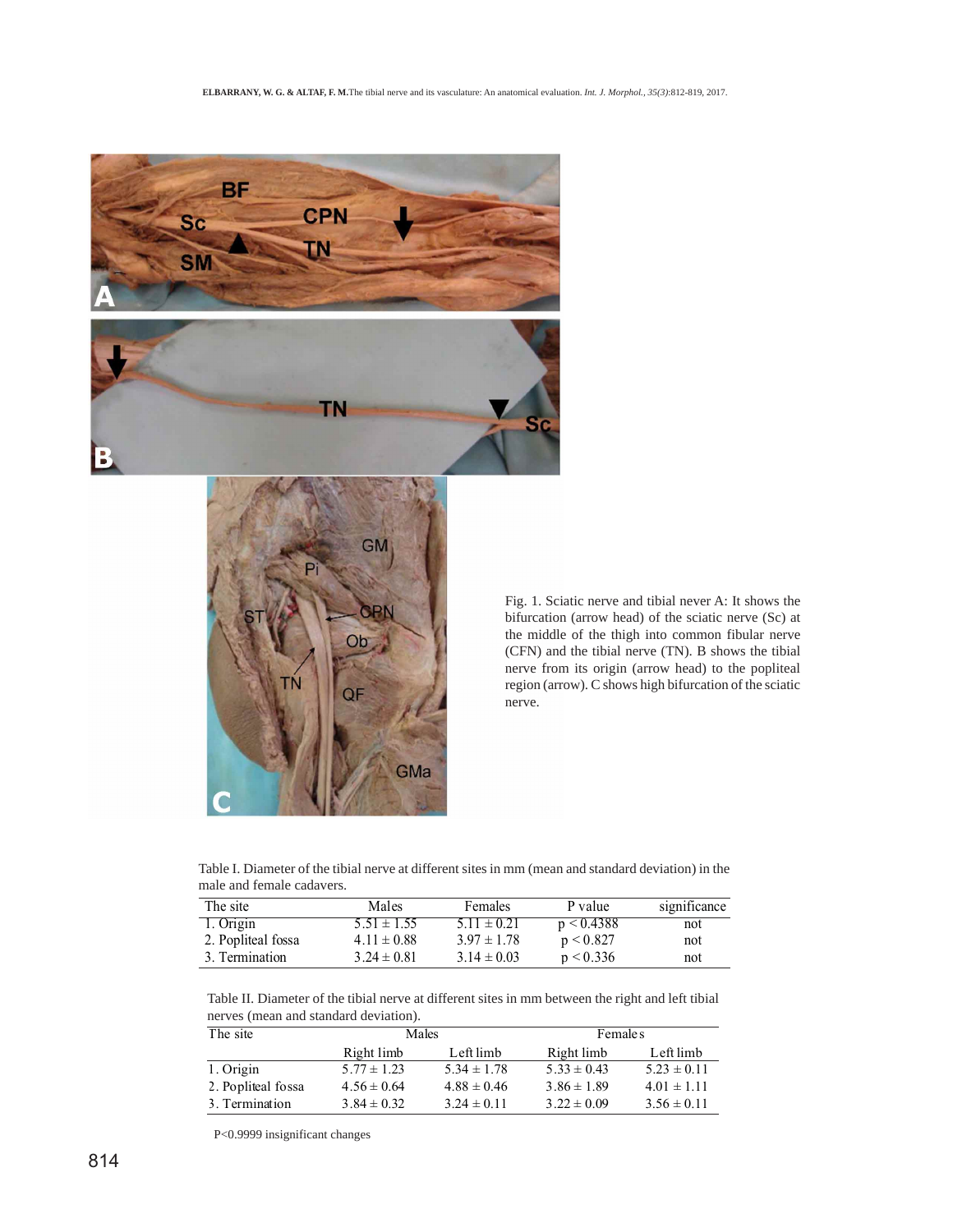

Fig. 2. Vascular Pedicle and Branches of Anastomotic Branch A shows a vascular pedicle (arrows) from a branch (br) from the inferior gluteal artery descends to supply the sciatic nerve (SN) (arrow head) of BF; biceps femoris, GM; gluteus maximus muscle. B. shows branch (br) from the descending anastomotic branch (Db) of the first perforator (1P) and an anastomotic branch (arrows) to the sciatic nerve (SN).



Fig. 3. Tibial Nerve and Arterial Pedicle A. It shows arterial pedicle (arrows) to the tibial nerve (TN) from the medial sural artery (MSA), a branch from the popliteal artery (POA).B. shows arterial pedicle (arrow head) from branches of the popliteal artery. MH, LH; medial and lateral heads of gastronomies; PV; popliteal vein

was no significant difference between the right and left sides in either of the males and females ( $p < 0.5429$  and  $p < 0.6714$  respectively) (Table II).

### **The blood supply of the posterior tibial nerve**

**The inferior gluteal and first perforator arteries:** The tibial portion of the sciatic nerve got arterial supply from the inferior gluteal artery through its branch, that accompanied the posterior cutaneous nerve of the thigh (Fig. 2A) and from the descending branch of the first perforator branch of the deep artery of thigh (Arteria produnda femoris) (Fig. 2B).

**The popliteal artery:** At the popliteal fossa, the popliteal artery gave the medial sural artery that sent an arterial pedicle to the tibial nerve. It was accompanied by two venae comitantes that drained into the vena comitantes accompanying the medial sural artery (Fig.3A). The popliteal artery also gave a branch that ramified on the tibial nerve (Fig. 3B).

**The fibular artery:** It had a mean diameter of 3.38±0.1 mm (ranging from 2.5 to 4.5 mm) at its beginning from the posterior tibial artery. It gave arterial pedicles to the tibial nerve at a mean of 4±0.1 (ranged from 3 to 6). The mean diameter of these pedicles was 0.6 mm (ranging from 0.5 to 0.7). Some of these pedicles reached the nerve via mesentery in the outer sheath of the tibial nerve. They divided into an ascending and descending branches that shared with other pedicles in the formation of a central longitudinal artery (Figs 4, 5B). Fascicular branches from the central artery passed to supply the different nerve fascicles inside the tibial nerve. Other branches passed directly into the nerve to join the central tortuous artery (Fig. 5C).

**The posterior tibial artery:** It had a mean diameter of 4.24±0.2 mm (ranging from 3.5 to 5 mm) at its beginning from the popliteal artery. It gave arterial pedicles to the tibial nerve at a mean of 3 (ranged from 2 to 5 pedicles) with a mean diameter of 0.7 mm (ranging from 0.5 to 0.8). These pedicles entered the nerve and joined the central longitudinal tortuous artery (Fig. 5A, 5C).

**The venous drainage of the tibial nerve.** The feeding arterial pedicles to the nerve were accompanied by two vena comitantes that drained into the regional veins (Figs. 4, 5 and 6).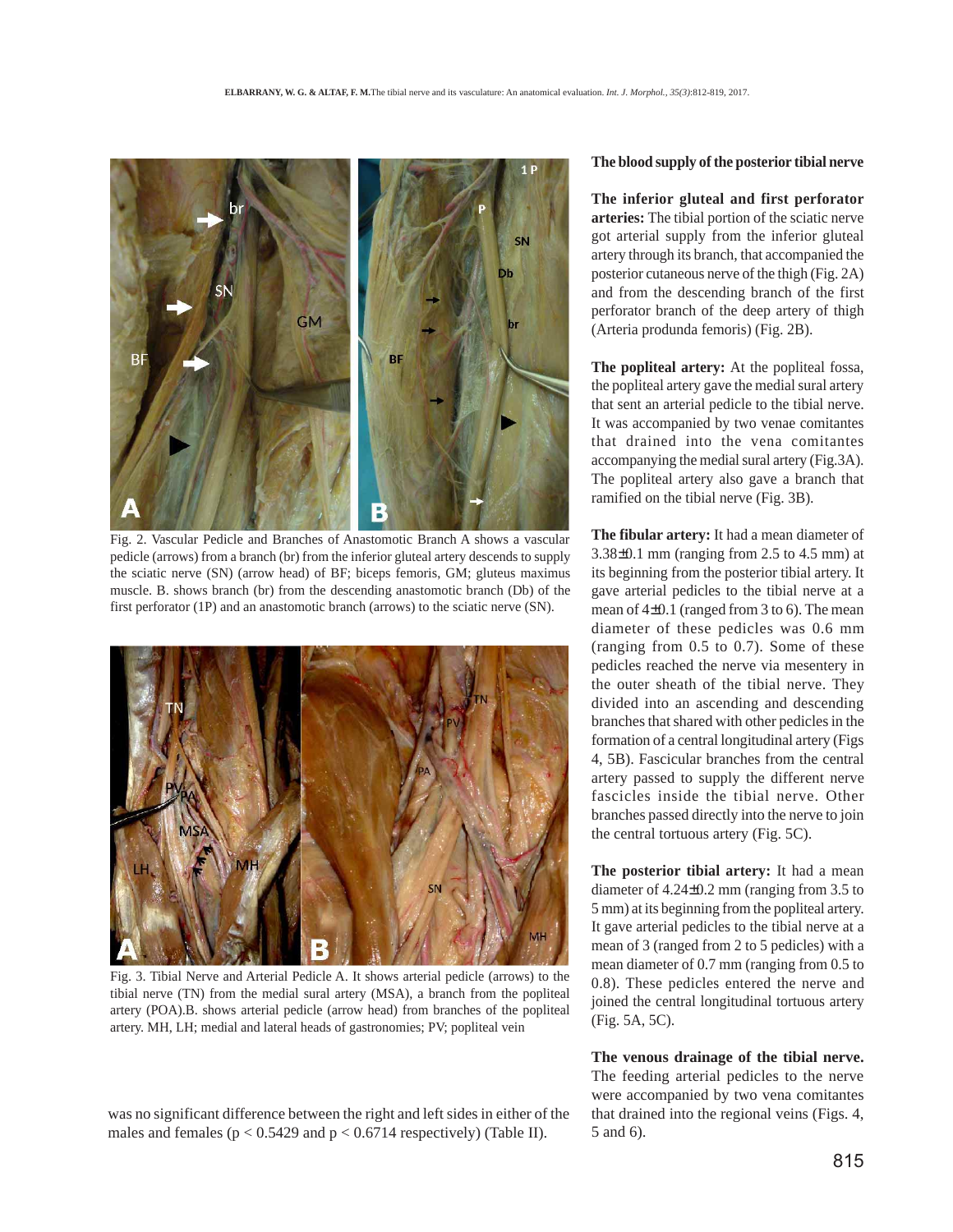

Fig. 4. Arterial Pedicle and Fibular Artery B. is a magnified portion of A. They show arterial pedicle (arrow) from the fibular artery (FA) that gives ascending (a) and descending (b) branches in a mesentery-like structure (me) in the outer sheath of the tibial nerve (TN). These branches form a central artery (CA) inside the nerve and another feeding pedicle (arrow head) from the fibular artery that joins the central longitudinal artery (CA). FHL, flexor hallucis longus, v1 & v2 are vena comitantes







Fig. 6. Diagrammatic illustration of the arterial supply of the tibial portion of the sciatic nerve and the tibial nerve; AP; arterial pedicle, CFN; common fibular nerve, LPN; lateral plantar nerve, MPA; medial plantar artery, a and b are ascending and descending branches.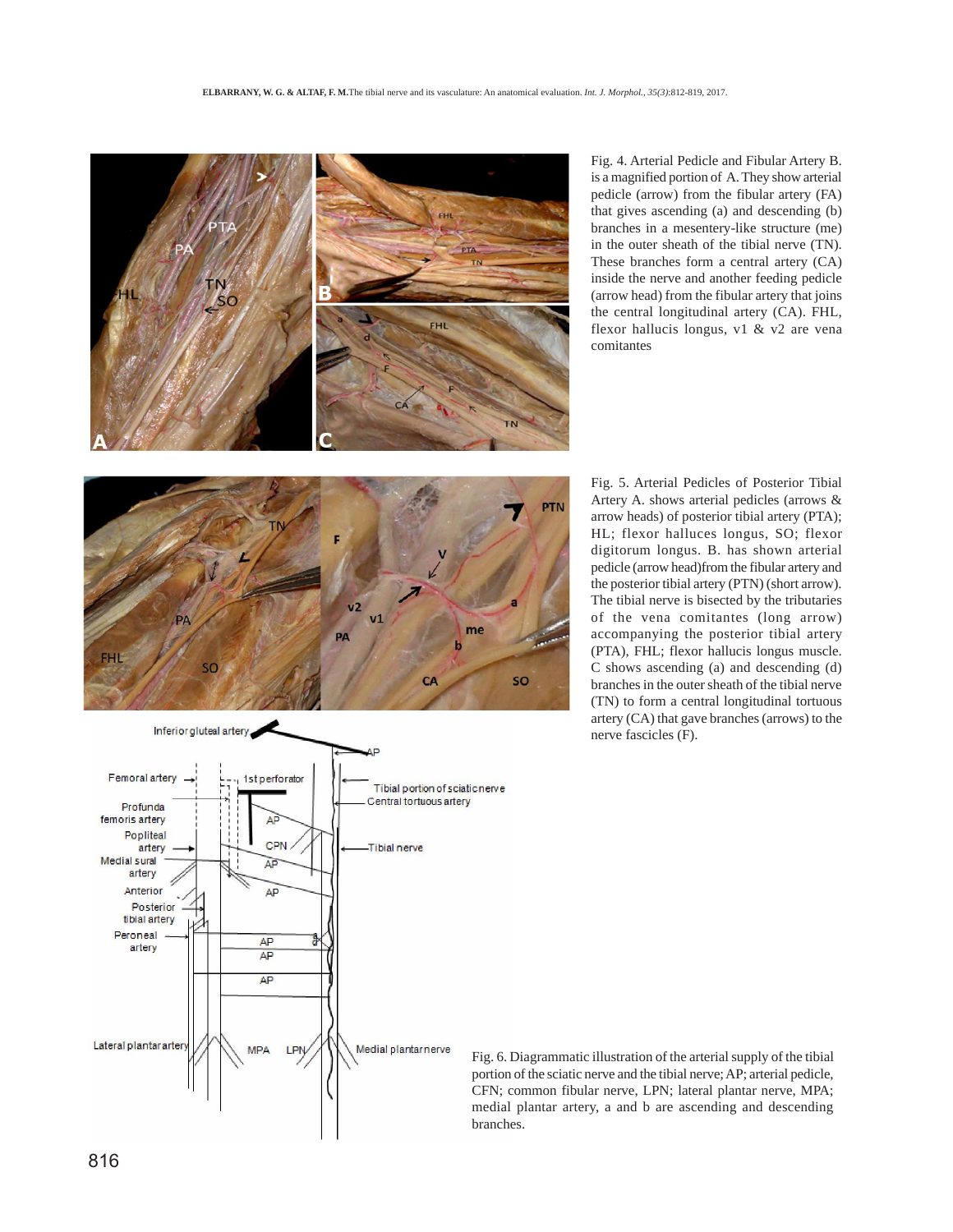

Fig. 7. The central artery of the tibial nerve is shared by the feeding pedicles.



Fig. 8. It shows the differences of the diameter of the tibial nerve (in mm) in male and female at different sites.

## **DISCUSSION**

**Posterior tibial nerve has various clinical applications.** Its stimulation is effective in the treatment of non-neurogenic overactive bladder among children and women (Kummer *et al*., 1994). Similarly, it is also useful and safer option in a management of neurogenic lower urinary tract dysfunction (Preyer *et al*., 2015). It is also recommended in the treatment of refractory cases of urinary dysfunction in children (Schneider *et al*., 2015), in urinary fecal incontinence (Patidar *et al*.), and in the treatment of chronic anal fissures (Lecompte *et al*., 2015). The procedure proved to have fewer side effects; commonly pain at the site of stimulation. Therefore it is superior to other treatment modalities (Flores; Rangel *et al*., 2011; Burton *et al*., 2012; Martín *et al*., 2012).

Percutaneous tibial nerve stimulation was reported in the treatment of fecal incontinence (Manríquez *et al*., 2016), for the treatment of refractory spastic foot and its consequences (Ducic & Felder, 2012), and for suppression of irritation induced bladder over activity (Fouad, 2011; Tai *et al*., 2011). Tibial nerve block was reported as a safe and effective method for controlling pain after outpatient surgery of hallux valgus (Burton *et al*.). The precise location of the surface anatomy of the nerve in the popliteal fossa is of extreme important in certain selective tibial nerve block, which is used for postoperative analgesia after total knee arthroplasty in combination with the femoral nerve block. Tibial nerve decompression by the release of known anatomical compression points, the soleus arch, and the tarsal tunnel, can be accomplished safely and effectively via minimized skin incisions (Martín *et al*.).

The blood supply of the posterior tibial nerve is crucial in recovery following its decompression and for perfect stimulation. Moreover, vascularized nerve grafts were found to result in rapid and sound nerve repair; in this respect, the length, diameter and blood supply is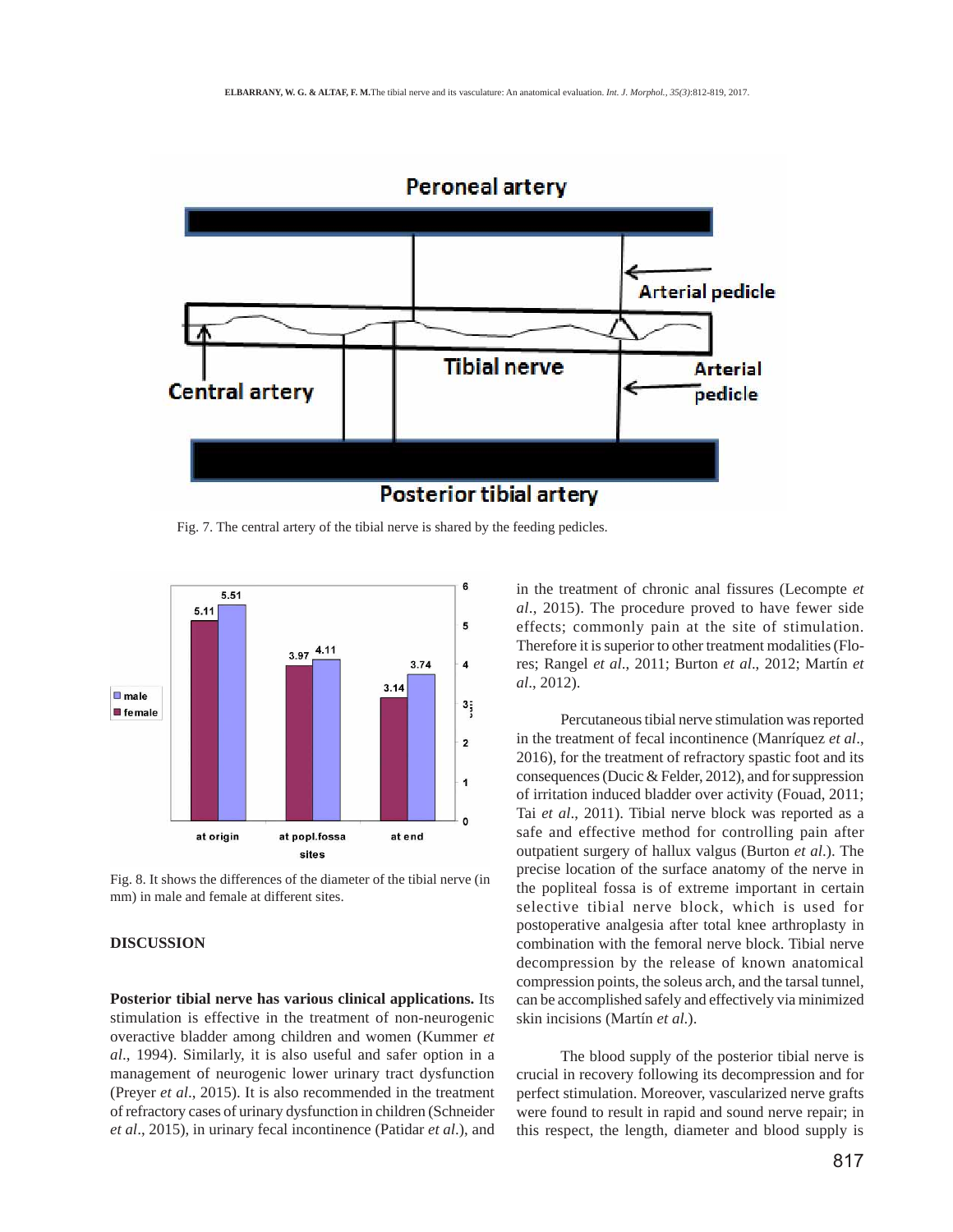extremely important. The current study showed that the total length of the tibial nerve was at a mean of  $65.26 \pm 14.42$ cm in males and 64.79±67.61 cm in females without significant difference in both sexes. Also, its diameter at beginning, at the popliteal fossa, and at its end showed no significant differences in males and females. However, in both sexes, the diameter of the nerve progressively decreased as the nerve passes distally. It was at a mean of 5.51±1.55 mm at its origin and at a mean of 3.74±0.81 mm at its end. The nerve received different arterial pedicles from the popliteal artery in the popliteal fossa, and from the fibular and posterior tibial arteries at the back of the leg. These arterial pedicles shared in a continuous central tortuous artery inside the nerve among its fascicles. Such an arrangement could be useful to maintain the arterial supply to the tibial nerve in different movements and positions. It also explains its adaptation to stretch at different movements of the ankle or even compression (Apaydin *et al*.). Moreover, it is helpful to get vascularized tibial nerve grafts depending on one large arterial pedicle when needed.

The fibular artery or the posterior tibial artery (mean diameter was 3.38±0.1 mm and 4.24± 0.2 mm respectively) could be elevated with a segment of the nerve, and can be transferred to distant areas as a free vascularized nerve graft. The presence of the central artery was helpful to maintain the blood supply of the free segment of nerve. Moreover, vascularized peroneus brevis or longus muscle graft with the removal of the fibular artery has not affected the vascularity of the tibial nerve. Since feeding vessels from the posterior tibial artery maintain the central artery within the tibial nerve, and maintain its blood supply. Occlusion of one of these pedicles during walking, running or sitting could not severely affect the vascularity of the nerve. The large diameter and reasonable length on the back of the leg together with rich arterial supply and with presence of a large feeding artery can be a reason for successful free vascularized tibial nerve grafts. A number of the arterial pedicles were found during the current study to be more increased at the back of the leg distal to the popliteal fossa, which originated from the fibular and posterior tibial arteries. Elevation of a vascularized segment of the tibial nerve in the leg, distal to the popliteal fossa, would not seriously affect the movements of the leg. The extensor and fibular (lateral) compartments of the leg are intact together with gracilis, popliteus, and soleus muscles. Movements of the ankle joint might not be seriously deteriorated (Ahmad *et al*., 2012). Tibial neurotomy has also been advised as a treatment of lower limb spasticity (Buffenoir *et al*., 2004).

There is an origination from different anastomoses

and sources, which are mutually held in connective tissue sheaths in regards of nerves and arteries, as well as within nerves fascicles and between the nerve fibers. There is a level of overlapping among vascular territories that allows preservation of blood and collateral circulation supply in situations, where one or more regional vasa nervorum is interrupted. The pattern of vascularization is present in the major trunk of the tibial and sciatic nerves. Two to six arteries are needed to form the extraneural arterial chain of the sciatic nerve, which pass to it from neighboring arteries, perforating, popliteal artery, inferior gluteal, and medial circumflex femoral at the certain level (Ugrenovic *et al*., 2013).

Constant compression and stretching are exposed by the nerve of the limbs, especially the lower limb during routine activities. Nerve pulses are commonly conducted by the nerve fiber. Besides special connective tissue sheaths, which protects them from compression and stretching, the arterial arrangements of peripheral nerves might be planned to make sure the preservation of blood supply. The tibial nerve has an adequate length and diameter with a good blood supply. Consequently, it could be used as allogenic vascularized nerve graft after limb salvage with the presence of specialized nerve banks in the future. It will be probably more useful to repair sizable nerves.

**ELBARRANY, W. G. & ALTAF, F. M.** El nervio tibial y su vasculatura: Una evaluación anatómica. *Int. J. Morphol., 35(3)*:812- 819, 2017.

**RESUMEN**: El estudio ha contribuido a evaluar anatómicamente el nervio tibial y su vasculatura. Se han utilizado diez cadáveres preservados (5 hombres, 5 mujeres) para este estudio. Cada cadáver fue inyectado con látex rojo y a través de incisiones el nervio tibial fue expuesto al nivel de la bifurcación del nervio ciático. El nervio tibial en el 85 % de los cadáveres se localizó entre los tercios medio e inferior en el ángulo superior de la fosa poplítea; mientras que en el 15 % de los cadáveres estaba presente debajo del músculo piriforme en la región glútea. La longitud total media del nervio tibial fue de 65,26±14,42 cm en hombres y 64,79±67,61 cm en mujeres, sin diferencias significativas. Su diámetro total se situó en una media de 5,51±1,55 mm, con una media de 4,11±0,88 mm en la fosa poplítea y una media de 3,24 ± 0,81 mm en su terminación profunda al retináculo flexor en cadáveres masculinos. En mujeres; Las medias fueron 5,11±0,21 mm, 3,97±1,78 mm y 3,14±0,03 mm, respectivamente, sin diferencia significativas. Se concluyó que el nervio tibial tiene suficiente y buen suministro de sangre. Además, se puede utilizar como injerto de nervio vascularizado alogénico para reparar nervios importantes después de la recuperación de miembros.

**PALABRAS CLAVE: Tibia; Arteria peroneal; Arteria tibial posterior; Injertos de nervios vascularizados.**